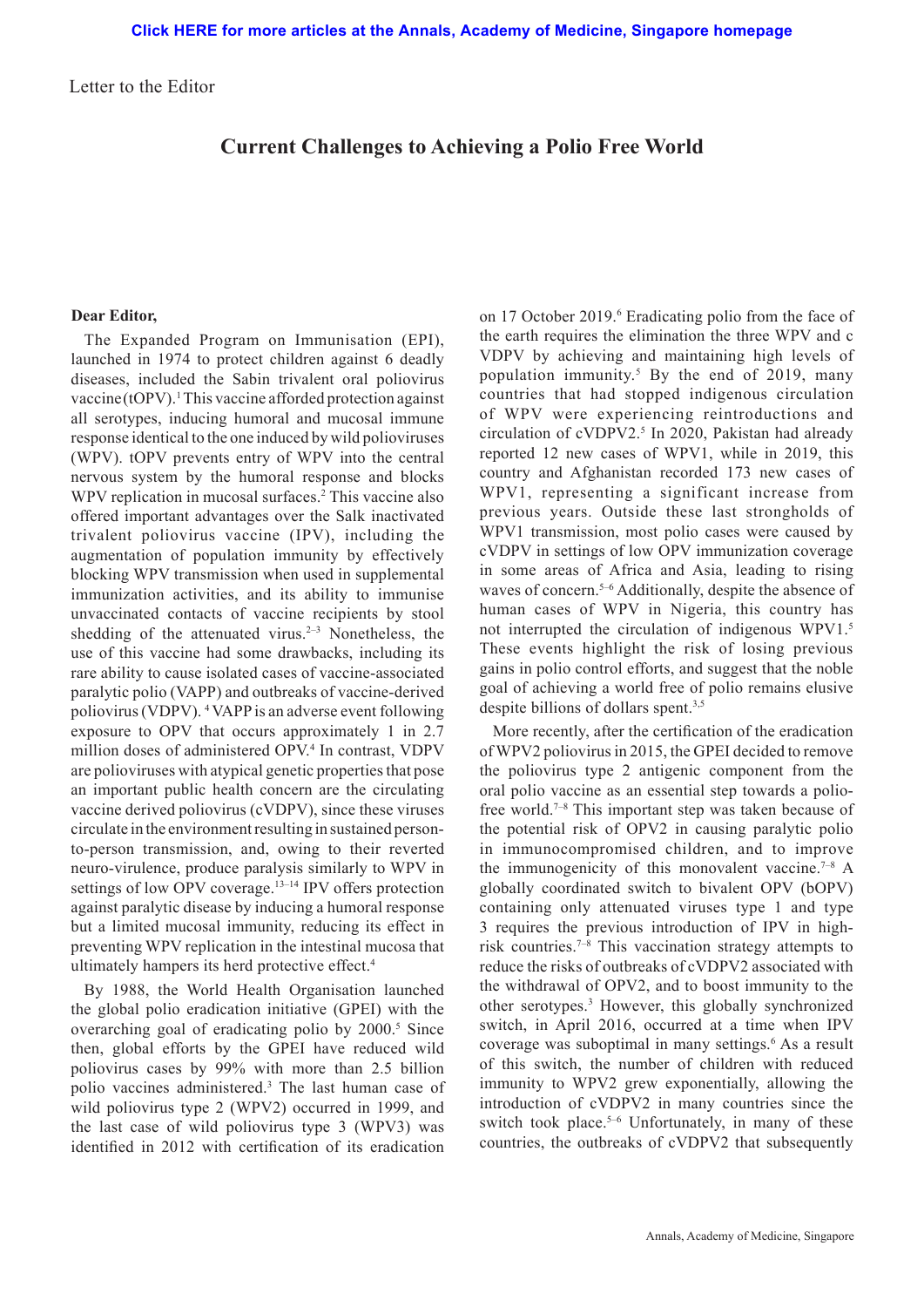occurred have coincided with an overall low OPV immunisation coverage. The need for reactive mass vaccination efforts with the use of monovalent OPV-2 vaccine illustrates the ecological constraints and selective pressure that fuels the transmission of this particular polio serotype.

The recent upsurge of both of WPV1 in Afghanistan and Pakistan in 2019 and the increasing number of cases in Pakistan in 2020, as well as the rising number of outbreaks of cVDPV2 call for a renewed approach.<sup>9-15</sup> Polio vaccination efforts should be coordinated by existing EPI surveillance and operational platforms with sufficient resources allocated for effective vaccine delivery.3 Vaccination efforts should be part of daily routine activities of health facilities at all levels in a country, using immunisation strategies that include microplanning of activities with a consistent, regular, and rigorous review of surveillance data.<sup>15</sup> Eventually, withdrawing the use of all forms of OPV and introducing the use of IPV will ensure long-term immunity and prevent future cVDPV outbreaks.<sup>6</sup> There is also a growing consensus that the use of IPV in all settings during routine and supplementary immunisation activities offers the most likely path to achieve the global eradication of polio, given its impact in reducing paralytic polio and by its ability to foster mucosal immunity among those with a previous history of OPV vaccination.<sup>7-8</sup>

The inability to bring global cases to zero highlights the realities of modern times, including geopolitical barriers and conflicts, the increasing connectivity provided by social media and the 24/7 news cycle outlets.10–13 These confluent forces are increasing the public's distrust and misinformation about vaccination<sup>4</sup> as exemplified by the controversies with dengue vaccine introduction, and HPV vaccine implementation in different settings. $9-12$  Adopting communication strategies that promote clarity of purpose and relevance to community needs may potentially improve immunisation uptake and reduce vaccine rejection and vaccine hesitancy.10–12

There is also an important need to incorporate local knowledge and expertise into designing delivery strategies, so as to improve operational immunisation activities targeting hard-to-reach communities.12–15 The resurgence of polio cases in Pakistan is a result of multiple factors; a significant one is community and healthcare worker fatigue, leading to decreased accountability and ownership.12,14 Counter-insurgency operations carried out by the US involvement in Pakistan with the use of drone strikes, and the use of fake vaccination

programmes to gather intelligence for the assassination of Osama bin Laden in 2011, have intensified disruption efforts of polio immunisation campaigns by militants.<sup>9,14</sup> These interventions have also contributed to the public's mistrust of polio vaccination efforts in Pakistan, Afghanistan and other countries in this region.  $9-12$  Despite substantial financial investments, polio programme activities have not substantially enhanced staff capacity or sustained morale among programme staff.14–15 The verticality of the polio programme has exacerbated programmatic deficits in Afghanistan that, along with the ongoing civilian unrest, have left clusters of children unvaccinated in many provinces. Among these last strongholds of polio transmission, there is a need to pay close attention to the missing voice of the affected communities in order to overcome community fears and to prevent fatigue and complacency.9

Poliovirus infection is one of the many public health priorities facing many human groups living in low-resource settings. Therefore, understanding the perceptions and beliefs of affected communities and actively engaging those affected, offer the best opportunity for long-term sustainable benefits. We strongly suggest that empowering and reducing social inequities among disenfranchised populations living in the last strongholds of polio transmission would be a pivotal factor in potentiating current eradication efforts.

In addition to the above concerns, the current pandemic of SARS-CoV-2 brings a new set of concerns regarding routine immunisation activities and polio control efforts. In late December 2019, in Wuhan China, the Severe Acute Respiratory Syndrome Coronavirus 2 (SARS-CoV-2) emerged as a new viral pathogen causing the Coronavirus Disease 2019 (COVID-19), which causes significant morbidity and mortality, especially in persons above 55 years of age and among those with chronic medical conditions. Globally, human infections due to SARS-CoV-2 have occurred in more than 187 countries, with more than 5 million cases and 330,000 deaths. Without a doubt, national, regional, and international efforts to contain the COVID-19 may delay timelines in achieving immunisation goals, given the mandatory social distancing interventions instituted in most countries to contain the outbreak, along with economic and social disruptions. We should expect that polio control efforts will be impacted by the diversion of resources, allocation of public health personnel, and political commitments. Only time will tell how much polio control activities and other crucial immunisation practices are affected by the global disruption caused by the ongoing SARS-CoV-2 pandemic.